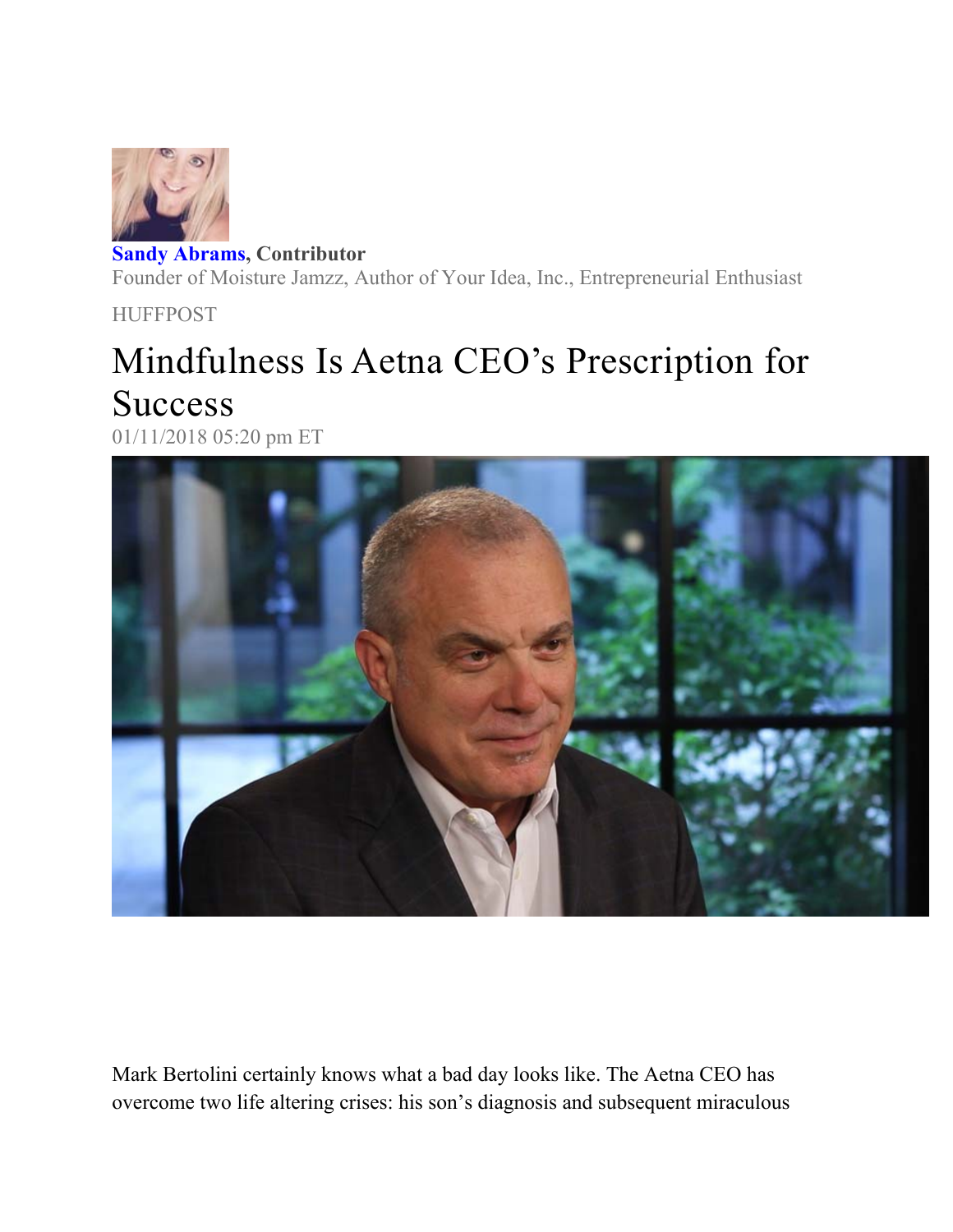recovery from a rare form of cancer and his own near death experience from a ski accident that left him in severe chronic pain.

In dealing with these medical tragedies Bertolini has, at times, experienced the ups and downs of the health care system. He brings those experiences with him in leading Aetna's 49,000 employees with his unique sense of mindfulness and empathy.

He understands the challenges people face when they have to rely on a broken health care system, and he's focused on improving the system so others won't ever experience what he knew during those exasperating years. Bertolini became CEO of Aetna in 2010 and Chairman in 2011, a path that surprises even him. It was never his goal to lead a Fortune 50 company, but this position, like many other things in his life, seems almost like divine intervention.

Bertolini first tried mindfulness and eastern wellness philosophies when he was at his wit's end recovering from his 2004 ski accident. "I was in terrible pain and taking seven different narcotics," Bertolini said. "I didn't see hope continuing life that way. Someone suggested craniosacral therapy."

He was skeptical but desperate, a combination that leads many on their initial path into alternative therapies. It was that open-mindedness that turned out to be the gateway to healing his body...and his mind. He began to try other alternative healing options like acupuncture, yoga and meditation. He says, "Within several months, I was feeling really good and was able to get off all my pain meds." He never looked back and mindfulness is now at the core of who he is.

Before he began craniosacral massage therapy, the only time he'd seen alternative or complementary therapy was when his son Eric was in the hospital and received Reiki (a Japanese technique for healing through energy work). The Reiki therapist asked Bertolini if he'd like to try it. He did, but says, "It actually bothered me." He was completely unfamiliar with any alternative methods of healing and had never even had a massage.

Craniosacral therapy proved to be Bertolini's gateway into the realm of mindfulness and other forms of care. Next up, he tried acupuncture, yoga and meditation, which he found benefited him personally. He felt the need to share this knowledge and experience with Aetna employees, and the resulting programs have had positive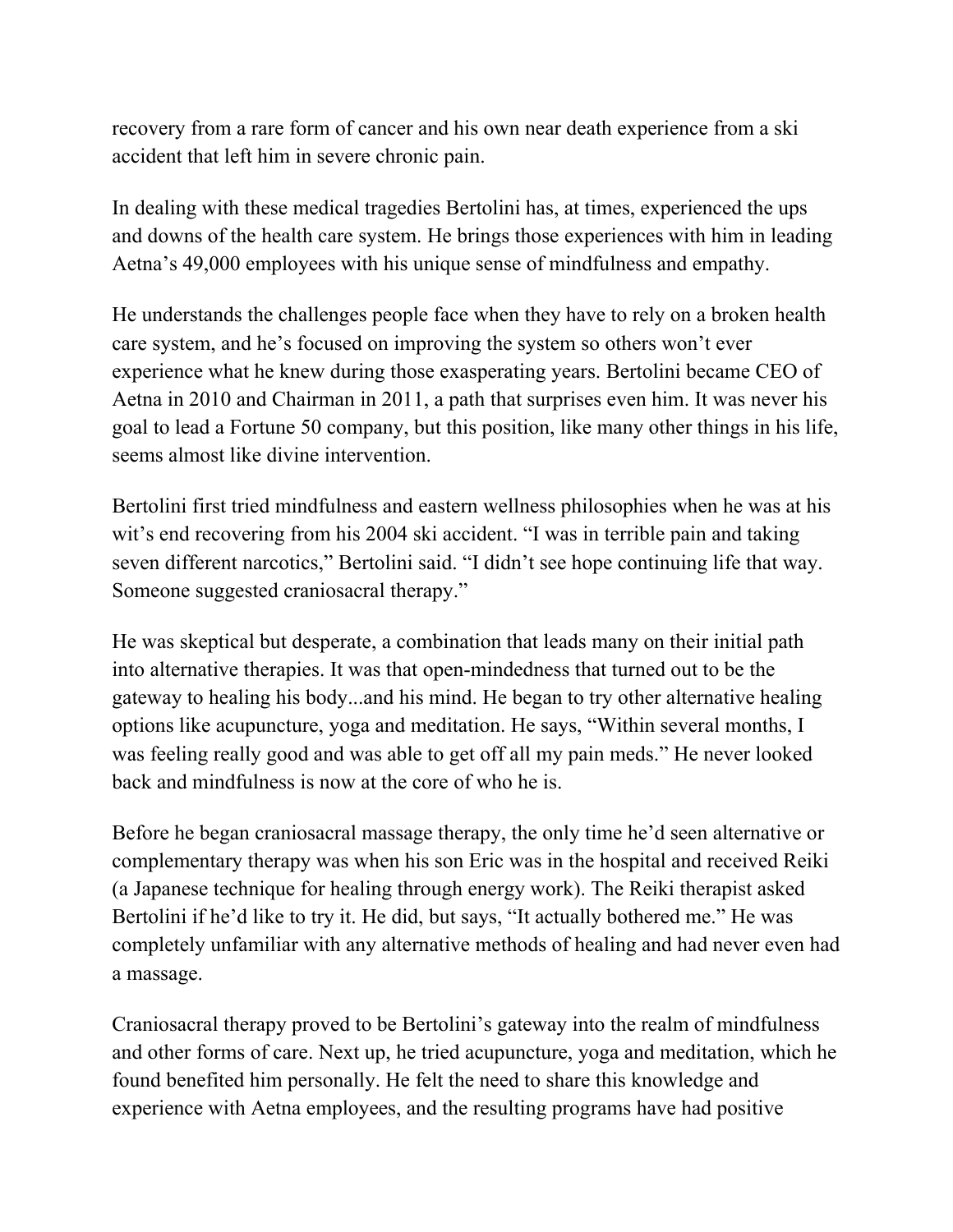effects both on the health of employees *and* the soaring value of the stock. Since Bertolini has been at the helm, Aetna's stock price has multiplied more than six times.

Soon after becoming CEO, Bertolini began Aetna's mindfulness-based wellness programs with a study. He says, "We measured heart rate variability to establish stress levels for approximately 250 employees. We put them into quintiles and the highest quintile of stress was spending upwards of \$2,000 a year more on health care costs than the average. We invested in 12 weeks of yoga and mindfulness training in a set of practices established with eMindful and Gary Kraftsow of the American Viniyoga Institute. At the end of that study we saw dramatic drops in heart rate variability and an increase in presenteeism and productivity. The employee's journals were the most compelling part; they led us on our discovery to see exactly what factors were causing high stress levels."

The study and journals showed that stressors for employees focused mainly on their pay and benefits. To address this issue, in 2015 Aetna raised the minimum wage for its employees, increasing wages for more than 5,700 employees, while enhancing health benefits for thousands of employees at the same time. Bertolini says, "We decided that we needed to raise our minimum wage from \$12 to \$16 hour and we saw that this change directly impacted their health benefits. So, we agreed to erase that health benefits cost if they agreed to take care of themselves through company programs and health initiatives. We call this the Aetna Social Compact."

They also learned that those stressors were causing anxiety and lack of sleep. Bertolini is an advocate of a good night's sleep and wanted to show the importance of getting at least 7 hours of sleep per night. His goal was to take away their financial worries with the new hourly rate, so Aetna began incentivizing employees to sleep better. For every 20 nights that employees slept those 7 hours, they would receive \$25, and could receive up to \$300 over the course of the year for this incentive. The program was completely voluntary and on the honor system, and more than 15,000 employees have taken advantage of this incentive over the past three years.

#### *The Value of Investing in Good Health*

Bertolini says, "It's critical to invest in the human machine in trying to eliminate stressors to build resiliency. In our world, the only thing that's going to happen with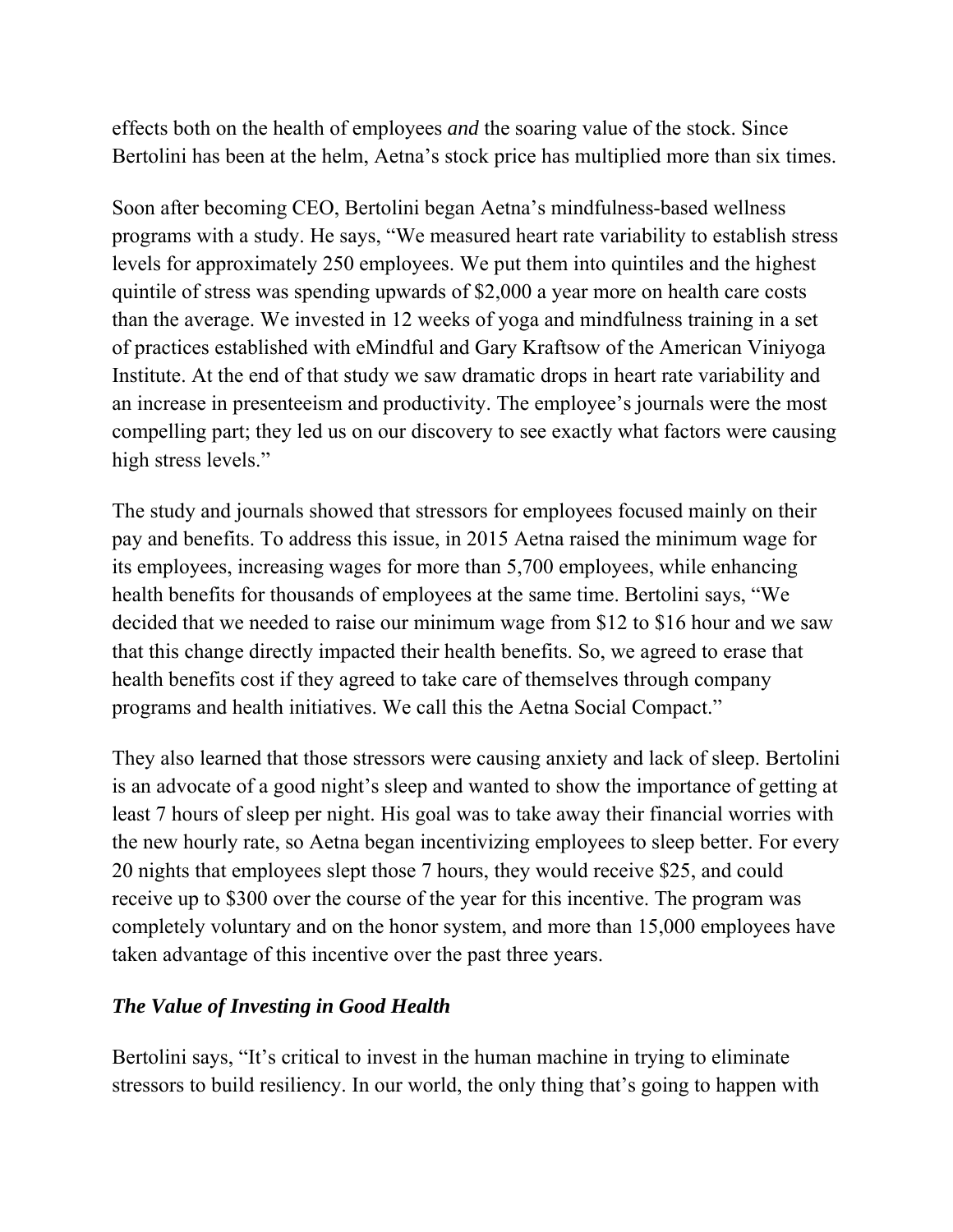change is that it's going to get faster and the organizations that have capable people need to have them be resilient in order to be able to make it and change, adapt and move forward. Part of creating change in an organization is creating this resiliency."

Recently, Aetna built a Mindfulness Center at their corporate headquarters in Hartford, Connecticut, because they wanted to have a place for people to practice mindfulness inside the building. They even have some pet therapy, where pet therapists come in with animals and employees line up to spend time with the pets. But Bertolini notes that while the center is new, Aetna has had a Chief Mindfulness Officer (Andy Lee) for more than three years. Lee's focus is to continue to enhance the mindfulness programs for Aetna employees, while also promoting the use of mindfulness programs among Aetna's customers.

"What makes this all work was not *my* ideas; these were indicators from the study and the journals," Bertolini said "But I kicked it off and gave the organization permission to invest in each other and create resiliency and build a mission-oriented business around people, planet and profits - in that order."

#### *Letting Go*

When asked about work/life balance for a high profile CEO, Bertolini says, "Corporations today are social ecosystems and require us to be in those ecosystems. The lines between work and personal lives really don't exist today. You need to spend your time where you need to spend the time and be fully present wherever that is." He adds that his mindfulness practice has helped him realize a couple important things:

- 1. The journey is really an internal one and everything that exists and needs to exist is inside.
- 2. Meditation is really a practice of losing attachment. Most people think that when you sit in meditation you have this darkness that engulfs you and you have to go to this place to get enlightened. Yet for people who feel that they can't quiet their mind, that's exactly what the whole exercise is about. The constant thoughts coming in are things you're attached to; so by recognizing these thoughts that come in and giving them the appropriate amount of introspection and interest and then letting go you begin the practice of losing attachment. If you do it enough, those things tend to go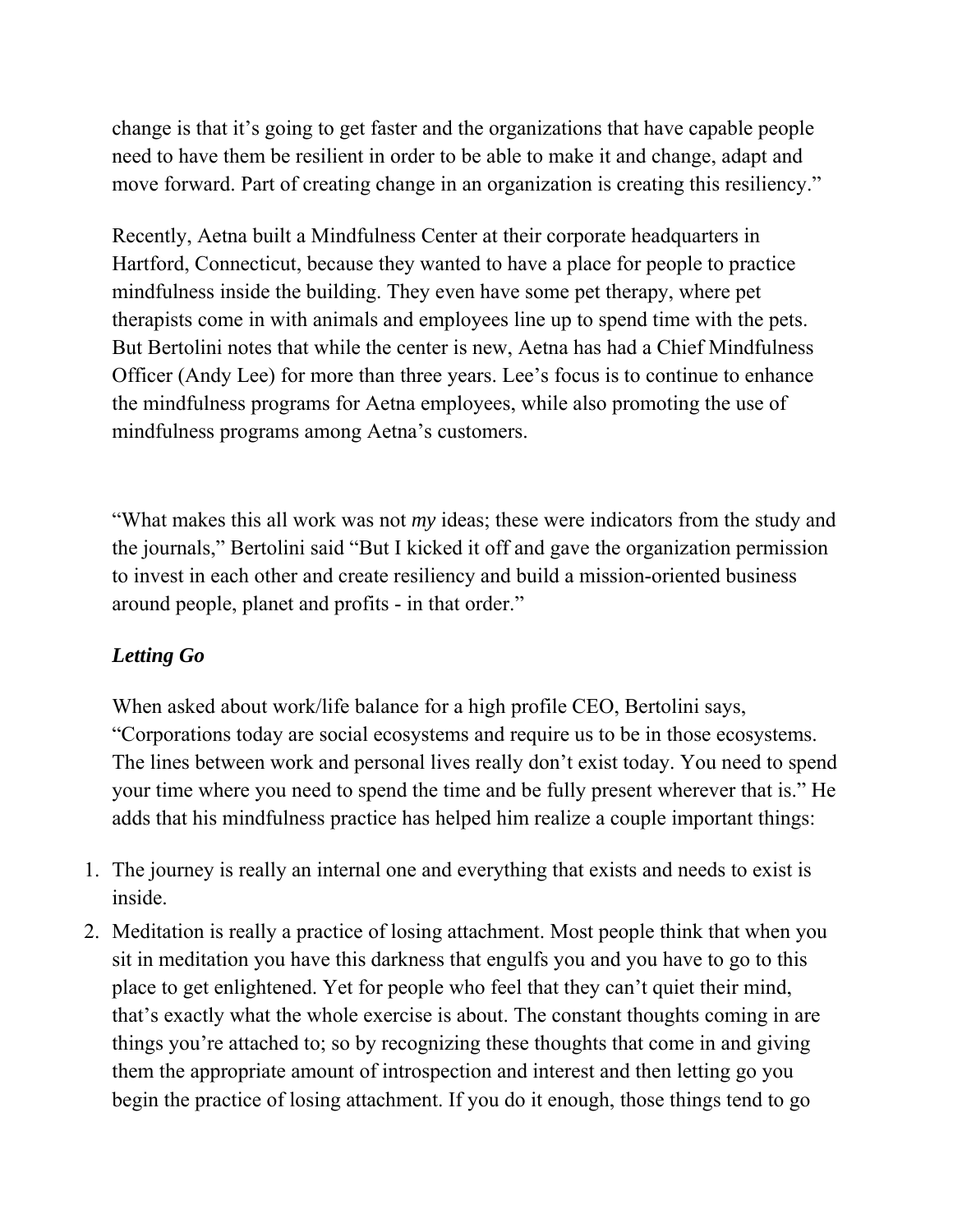away because they're not important anymore. By letting go to attachment, we can be present, clear minded and live life to the fullest both at work and at play.

### *Being Present & Listening*

Bertolini has significantly improved his ability to be present and when asked about common problems that entrepreneurs face, Bertolini says, " It's difficult for entrepreneurs to give up of the attachment to their original idea, which doesn't allow them to be present, to learn or think about what's next because they are so wrapped up in their original idea."

Bertolini says that being present is critical and allows him to "take in the reality of the world around me and process information where my work becomes better for that knowledge, then I can make my idea better and move it forward. If you look at really successful entrepreneurs, they've looked at the market, listened to it, reacted to it. They are focused and present enough to understand. With so many things going on, whether in a small or large organization you can get frozen by attempting to process it all instead of being present, listening and focusing on what really matters."

## *The Power of Even Just a Few Deep Breaths*:

Bertolini still suffers from neuropathic pain in his left arm. Since long-form meditation isn't always an option, he can tap into a meditative state quickly, even in just a few deep, well intentioned breaths.

He says, "I still have intense pain from my left ear to left fingertips most of the day, but when it becomes a distraction I can take one deep breath and much like prana (Sanskrit word for breath, life force), pull the pain up, then exhale a breath out while pushing the pain out. One more breathe in and then out releases the pain. That's my personal technique, realizing that by being present and understanding that my pain is actually not in my arm, it's in my spine looking for feedback from my arm. It's actually conditioning my arm to be painful in order to protect it. When I realize that and use breath in a way to push my pain out, I can eliminate the vast majority of the discomfort."

## *Mindful Collaborations*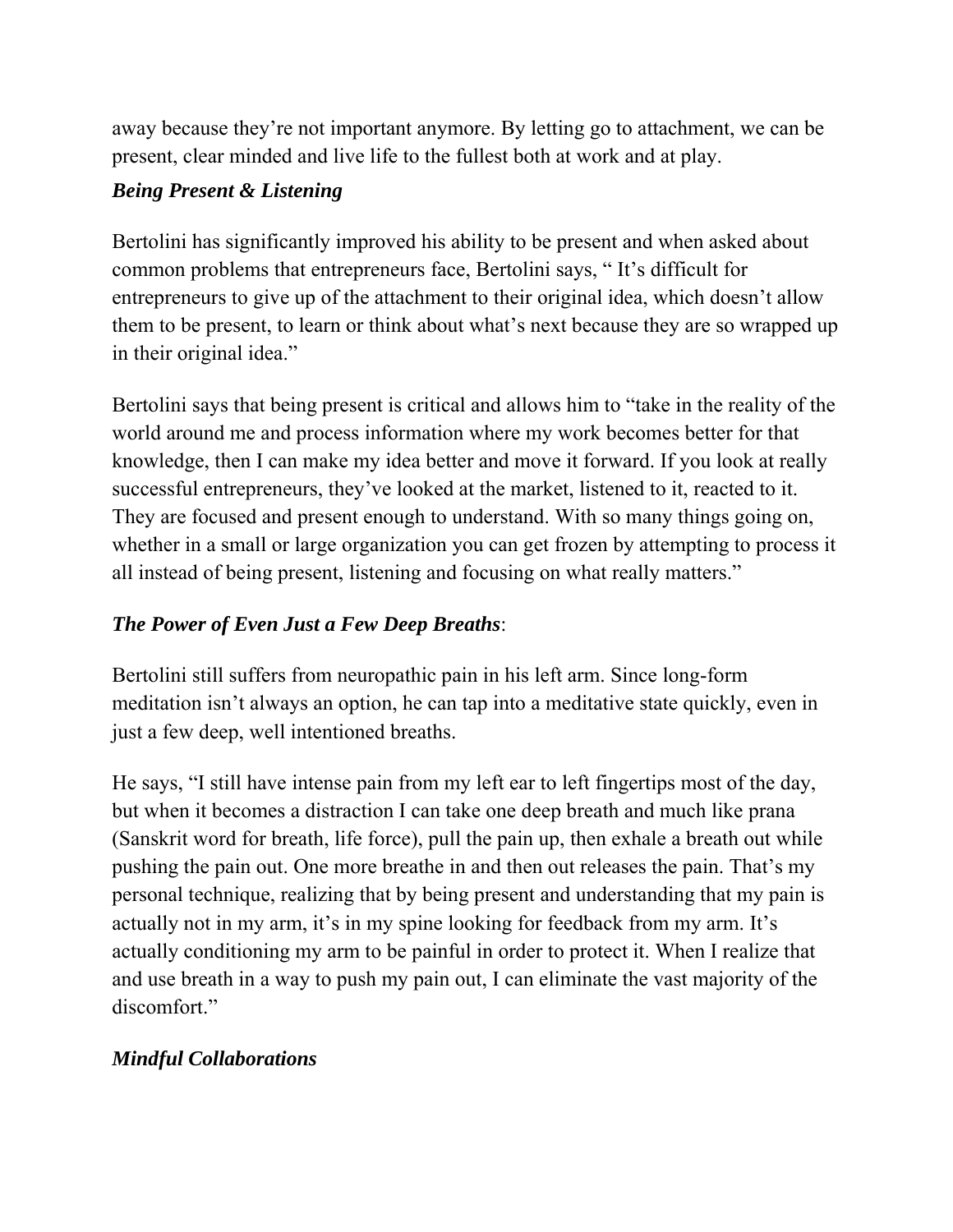It's easy to see the evolution of Bertolini's mindfulness in his leadership style, and the gifts of collaboration that have been built as a result. He says, "This is why being present is so important. In retrospect, things we've done seem like they fit into this beautifully constructed and thoroughly thought out plan when actually none of it happened that way." Other CEOs – including those that Bertolini meets with as part of his participation with the Center for Higher Ambition Leadership - have asked him who helped Aetna with some of the company's well-aligned collaborations, such as with Meals on Wheels. Bertolini responded and chuckled that it wasn't a grand plan, but rather the beauty of listening and being present.

Ellie Hollander, CEO of Meals on Wheels, heard one of Bertolini's speeches and approached him saying that she could help his efforts. Bertolini took her up on that immediately and Aetna made a significant financial investment to help Meals on Wheels leverage technology for their volunteers to look at mobility, senility, access to food and water, safety and other issues. "If the Meals on Wheels recipient is an Aetna member and they've given permission, Aetna can contact them and help take care of their problem," Bertolini says. "It's not just about the meals, it's about the social interaction and other nonclinical needs people have." Meals on Wheels serves 2 million people in homes 4-5 days a week, which can provide a lot of valuable feedback Aetna can use in order to better serve their members.

This is just one example, as Aetna and the Aetna Foundation support hundreds of nonprofits across the country that focus on nutrition and exercise. One other form of listening that Bertolini does well is on Twitter. Although his daughter, who is a social media professional, told him not to do it, he went ahead and opened a personal account. She then offered him sage advice that he takes to heart. He says, "She taught me to utilize the platform for listening and then chiming in where I can make a difference; emphasizing that it's not a place to argue. So in order to do that well, you have to have an ethical center that says I should engage here and be helpful." As most who are active on Twitter can attest, Bertolini adds, "There's no way to explain and make everything right, so I have to let some of it go by knowing where I can make a difference."

So, while Bertolini knows what a bad day looks like, he also knows what great days look like, and he empowers himself to live in that space while encouraging others to consider doing the same. His mindfulness fuels his drive to keep people healthy while